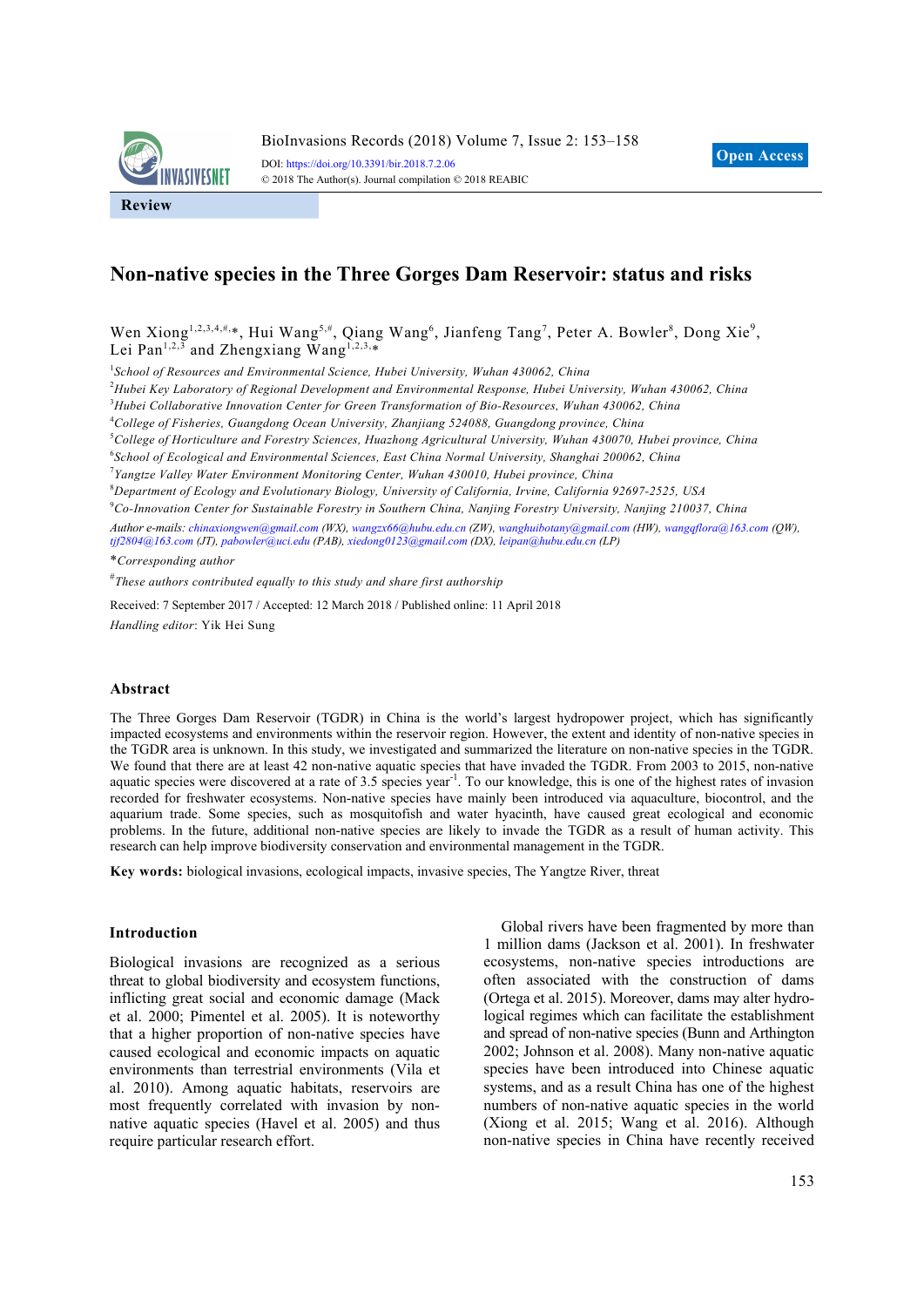increased attention (Xu and Qiang 2011), few studies have focused on non-native species that have become established in reservoirs in China.

The Three Gorges Dam Reservoir (TGDR) is one of the largest hydropower projects in the world (Wu et al. 2004). For a considerable time, the government of China and many ecologists have examined the ecological impacts caused by the Three Gorges Dam in the TGDR, including environment carrying capacity of resettlement, water quality, riverbed erosion, seismic activity and geological hazards, soil erosion, habitat fragmentation, and threats to endemic species (Wu et al. 2003; López-Pujol and Ren 2009; Xu et al. 2013). However, Even in China's authoritative environmental impact statement for the Three Gorges Project, there is no information regarding the non-native species that may have invaded the TGDR (Xu et al. 2013). Recently, some studies have shown that terrestrial non-native species have negative impacts on native biodiversity in the TGDR (Ding et al. 2008), but the potential threats from non-native aquatic species in the TGDR have been neglected. Thus, the aims of this study are (1) to compile a list of non-native species in the TGDR, (2) to summarize their taxonomic status and origin, (3) to characterize the purpose of introduction, and (4) to annotate their impacts to the TGDR ecosystem.

### **Material and methods**

In this study, an inventory of non-native aquatic species in the TGDR was developed from various sources including published literature, institutional reports (grey literature), and field investigations. A total of twenty surveys (including field investigations, fishery market surveys, and questionnaires surveys) were conducted on the TGDR in different seasons from 1990 to 2015. We searched for literature that included the following words: "alien" or "exotic" or "invas\*" or "non-native" or "non-indigenous" and "Three Gorges" in the title, abstract, or keywords from the Thomson institute for scientific information (ISI, http://www.isiknowledge.com) and China National Knowledge Infrastructure (http://www.cnki.net). For each non-native species, information on region of origin, purpose of introduction, and information sources were recorded. Most species were introduced into China from other countries and regions. Four Chinese native fish species have been translocated to the TGDR from their original distribution ranges, and we treat these as non-native species.

Shipping and trade may facilitate the introduction of non-native species. We therefore also summarized the number of vessels, lockage, and cargo volume after the ship lock of the Three Gorges Project opened for navigation using data from the State Environmental Protection Administration (1997–2013).

### **Results**

### *An inventory of non-native aquatic species in the TGDR*

A total of 42 non-native species, including one algae, one mollusc, one crayfish, one frog, one freshwater turtle, 14 higher plants, and 23 fishes were found in the TGDR (Supplementary material Table S1). About one third of these species were of North American origin (15 species), followed by Asia (13 species), Central and South America (7 species), Europe (5 species), and Africa (2 species). The geographic origin of non-native species in the TGDR is shown in Figure 1. Approximately 40% of species (17 species) were introduced for aquaculture, followed by ornamental purposes (11 species), unintentional introductions (7 species), forage (2 species), green manure (2 species), biocontrol, food, and ecological restoration (1 species each, respectively).

### *Ship traffic after the ship lock of the Three Gorges Project opened for navigation*

In 2003, the shipping lock of the Three Gorges project opened for navigation enabling large vessels to go through the Three Gorges and reach Chongqing. The number of vessels and cargo has increased quickly (Figure 2). Our field investigations and literature review recorded no non-native aquatic species in the TGDR before 2003, but by 2015, the number of nonnative aquatic species had reached 42, giving an average rate of invasion of 3.5 species year<sup>-1</sup>.



Figure 1. Geographic origin of non-native aquatic species in the TGDR.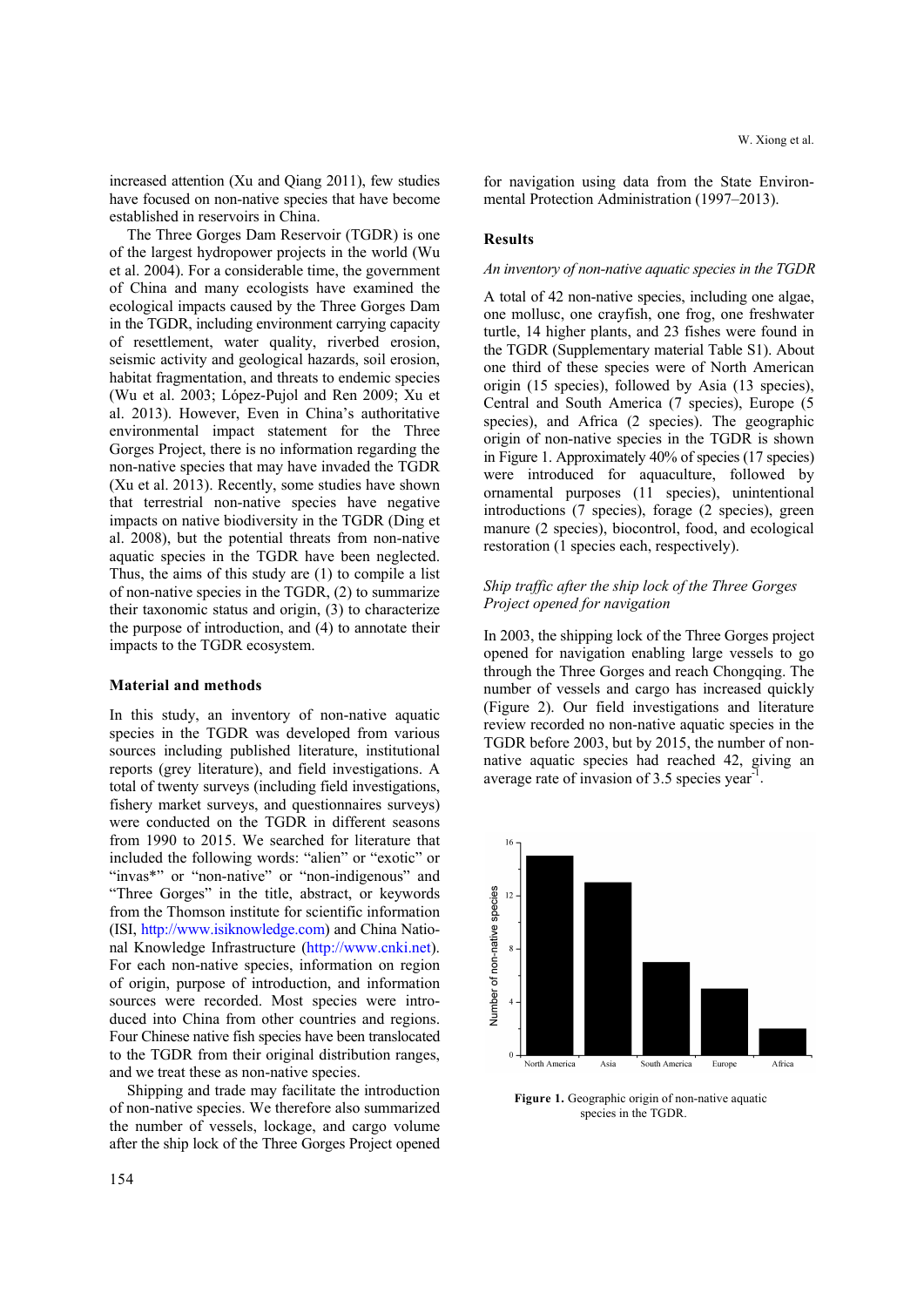

**Figure 2.** Number of shipping vessels since the ship lock of the Three Gorges Project opened for navigation in 2003.

### **Discussion**

#### *Status of non-native aquatic species in the TGDR*

Our study revealed that 42 non-native aquatic species have been introduced into the TGDR. Compared with other waterbodies (for example 182 in the Laurentian Great Lakes basin, 113 in the Hudson River: Ricciardi 2006; Strayer 2006), the TGDR has received relatively fewer aquatic invasions. However, the discovery rate of non-native aquatic species is  $3.5$  species year<sup>-1</sup> in the TGDR from 2003 to 2015. To our knowledge, this is one of the highest rates recorded for biological invasion in freshwater ecosystems globally (Ricciardi 2006).

Before the Three Gorges Dam construction, the TGDR was a relatively closed region. No large vessels containing ballast water had access to the TGDR, because of the restricted size of the waterway. Concomitantly, no non-native aquatic species were found in the TGDR before Dam construction (Xiao et al. 2000). However, since the ship lock of the Three Gorges project opened for navigation in 2003, a growing number of vessels and cargo has passed through the Three Gorges (Figure 2) and the number of non-native species detected has likewise increased.

Non-native species in the TGDR originated from all continents except Antarctic and Oceania (Figure 1). North America, Asia, Central and South America, and Europe are the primary origins of non-native species (40 species, 95%), while only a few non-native species were introduced from Africa (2 species, 5%). It is well known that international trade is an important vector for non-native species introduction (Rixon et al. 2005; Xu et al. 2012). Over 94% of the imported goods of Chongqing (the main city in the TGDR) came from these four continents (North America, Asia, Central and South America, and Europe) (ChongQing Statistical Yearbook 2003–2014). Chongqing is one of the fastest developing cities in China, so introduction of non-native aquatic species from these four continents is likely to escalate along with the increasing number of vessels that pass through the TGDR.

Aquaculture is another important mechanism that contributes to the introduction of non-native species (Naylor et al. 2001; De Silva 2012). In the last 20 years, import of aquatic products has increased sharply in China (Xiong et al. 2015). Some non-native fish species (such as *Micropterus salmoides*, *Clarias batrachus*, *Ictalurus punctatus*) were purposely introduced into the TGDR to improve fisheries and the aquarium trade is an ongoing source of nonnative species often exceeding other pathways in aquatic ecosystems (Padilla and Williams 2004; Cohen et al. 2007). Moreover, some aquatic plants were introduced into the water level fluctuation zone in the TGDR for vegetation reconstruction and restoration, including one non-native plant (*Chrysopogon zizanioides*) (Bao et al. 2014). Other non-native aquatic plants (such as *Elodea nuttallii*, *Canna indica*, *Cyperus alternifolius*) have also been suggested for use in ecological restoration in the water level fluctuation zone (Zhang and Wang 2007; Luo et al. 2008). Thus, the introduction of non-native aquatic species is likely to increase.

### *Negative impacts of non-native species*

### Water quality

Water quality of the TGDR has significantly decreased over time and has become one of the main focuses of many ecologists and the central government of China (Stone 2011; Zhao et al. 2013). The invasions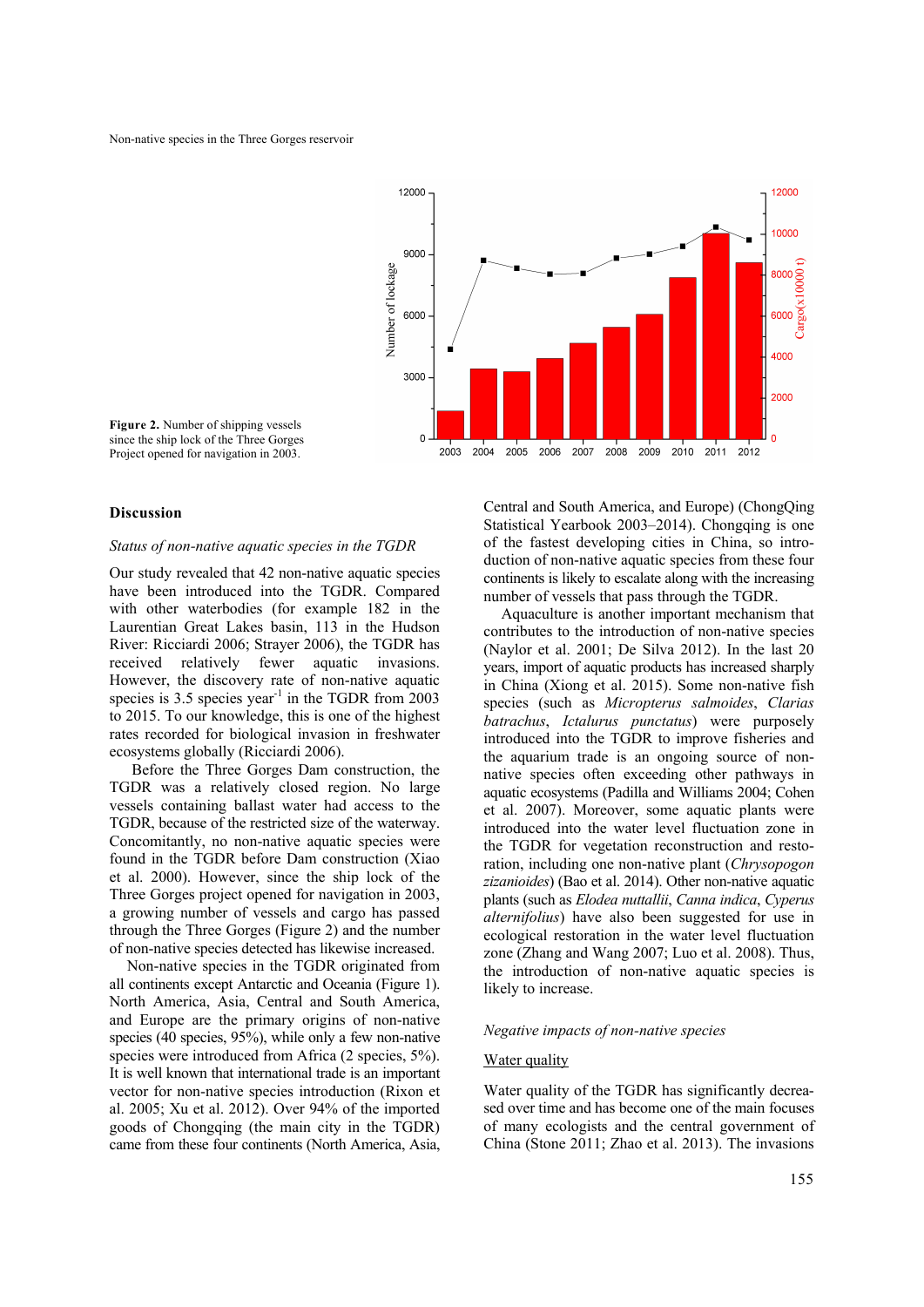of some non-native species have exacerbated water quality deterioration in the TGDR (Xiong et al. 2015; Wang et al. 2016; Chamier et al. 2011). For example, water hyacinth (*Eichhornia crassipes*), recognized as the world's worst invasive aquatic weed (Holm et al. 1977), has become broadly distributed in the TGDR watershed and has formed dense mats on the water surface (Ding et al. 2008). Water hyacinth inhibits the diffusion of air into the water, and the decomposition process after death reduces benthic oxygen, ultimately resulting in lower concentrations of dissolved oxygen throughout the water column. The low oxygen conditions in the hypolimnion combined with the increased organic detritus has contributed to water deterioration in the TGDR (Wang et al. 2016).

## Geological hazard

The TGDR has increased the risk of geological hazards, including seismic activity, land-slides, and mud-stone flows (Li et al. 2013; Xu et al. 2013). The red swamp crayfish (*Procambarus clarkii*) was introduced into the TGDR and became widely established in the watershed. This crayfish is a tertiary burrower, burrowing to avoid desiccation and to propagate during its reproductive period (Hobbs 1981). Intense digging of red swamp crayfish can cause bank collapse (Correia and Ferreira 1995). It is noteworthy that the reproductive period of crayfish (September–November) and the time of water level rise in the TGDR overlap (New and Xie 2008). The synergistic impact of impoundment and the digging of crayfish could produce greater risk of geological hazard in the TGDR.

## Biodiversity

The TGDR is located in one of the world's biodiversity hotspots (Wu et al. 2003; Huang 2001). The World Wildlife Fund includes this area as one of the 200 global priority ecoregions for conservation (Olson and Dinerstein 1998). Many endemic and threatened species occur in the TGDR, including many plants (*Ophioglossum thermal*, *Adiantum reniforme var. sinense*, *Psilotum nudum*, *Metasequoia glyptostroboides*, *Myricaria laxiflora*, *Berchemiella wilsonii*), and fishes (*Acipenser sinensis*, *Psephurus gladius*, *Neophocaena phocaenoides*, *Acipenser dabryanus*, *Myxocyprinus asiaticus*) (Wang and Xie 2004). Some non-native species found in the TGDR have caused negative ecological impacts in other regions. For example, *Gambusia affinis* (Segev et al. 2009) and *Oreochromis niloticus* (Canonico et al. 2005) have been reported to be responsible for the decline and

156

extinction of some endemic species. Thus, we suggest that biodiversity in the TGDR is at great risk of negative impacts.

## *Management of non-native species in the TGDR*

The rapid population increase and dispersal of nonnative species could induce great ecological and economic problems in the TGDR. For example, some non-native aquatic plants such as *E. crassipes*, and *A. philoxeroides* form dense mats threatening shipping and hydropower in the TGDR (Wang et al. 2016). The precise cost for controlling non-native species in the TGDR is not certain, but China's government has spent more than 20 million Ren min bi (about US\$ 3.3 million) every year solely for the removal of refloating *E. crassipes* and other floating objects in the TGDR (Three Gorges project Corporation 2005). Mechanisms for controlling nonnative species include mechanical, physical, chemical and biological methods (Madsen 1997), but unfortunately effects have not been as successful as had been hoped. Mechanical and physical methods were costly and potentially increased the spread of nonnative aquatic species through the accidental release of propagules. Chemical methods potentially polluted water, and biological agents also threatened non-target species (Wang et al. 2016).

## *Conclusion*

Freshwater ecosystems are one of the Earth's hotspots of biological diversity (Strayer and Dudgeon 2010). Meanwhile, freshwater ecosystems are recognized as the most vulnerable ecosystems in the world (Dudgeon et al. 2006; Gleick 2003), with an extinction risk significantly higher than that in terrestrial and marine ecosystems (Ricciardi and Rasmussen 1999; Abell 2002). Hydrologic alterations and biological invasions are two of the greatest threats to freshwater biota (Dudgeon et al. 2006; Geist 2011). Large hydraulic projects not only modify water flow and can cause severe consequences for native aquatic biota (López-Pujol and Ren 2009; Dudgeon 2000), but can also promote non-native species invasion (Johnson et al. 2008; Pringle et al. 2000) and many studies have found that invasive species are an important factor in the decline of native biodiversity, especially in freshwater ecosystems (Dudgeon et al. 2006). Thus, we suggest that research on the ecological impacts of non-native aquatic species in the TGDR is vital.

Producing a list of non-native species within a region is the first step needed to manage non-native species (Pysek et al. 2004). This study is the first to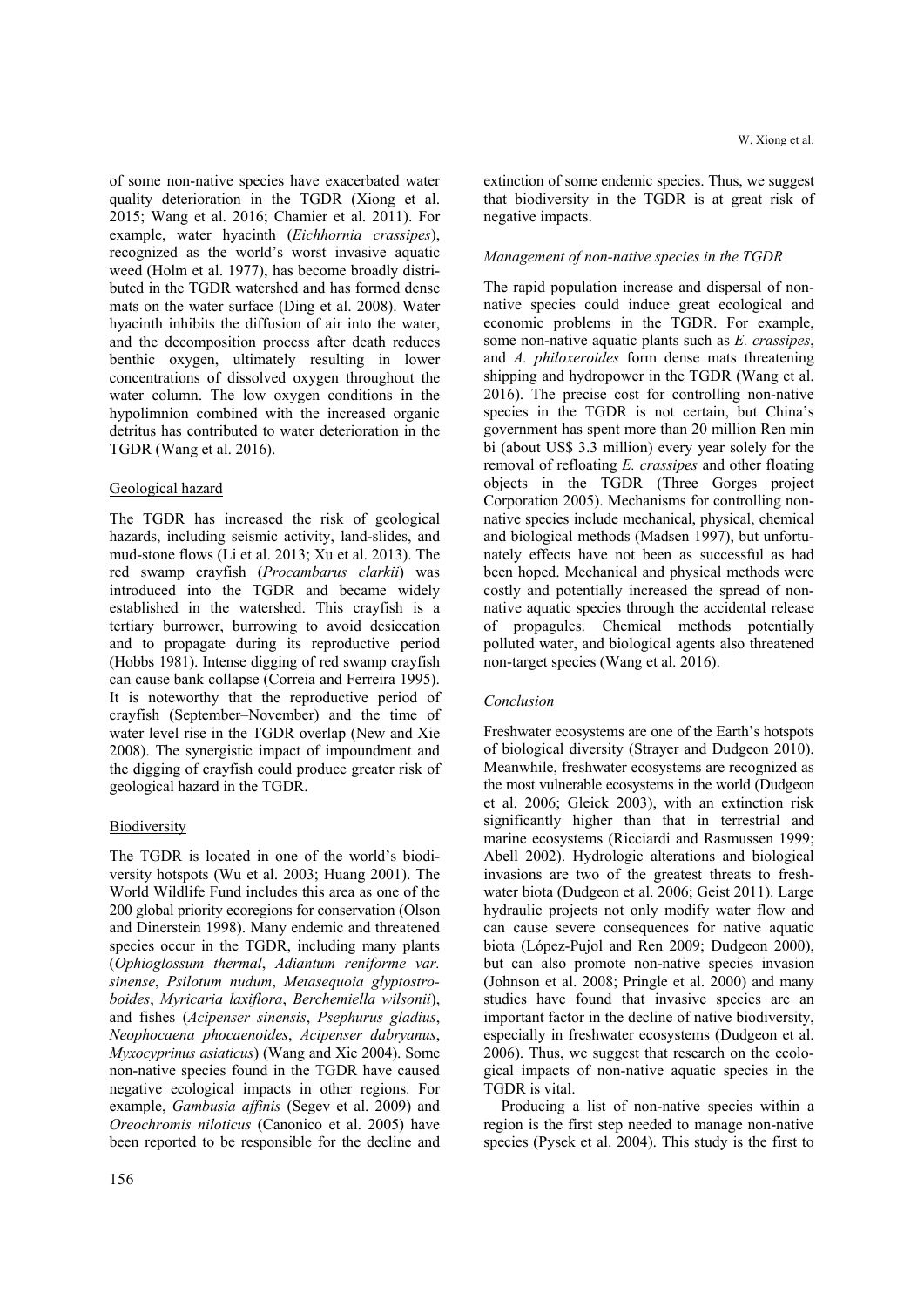catalogue the non-native aquatic species in the TGDR. It is remarkable that the TGDR is one of the most highly invaded aquatic ecosystems in this planet. Following the construction of a new ship lock, the TGDR could be subject to an extraordinarly high rate of non-native aquatic species invasion. Meanwhile, negative impacts on environmental, ecological and population health caused by non-native species are very likely to emerge in the TGDR. Therefore, environmental researchers, policymakers and managers should pay more attention to nonnative species in the TGDR.

#### **Acknowledgements**

We thank Juan Tao, Chunlong Liu, Yangyang Liang, and Juan Lei for their assistance with data collection. This research was supported by the National Natural Science Foundation of China (No. 31472016, 31600189), and the Project (2017A002) of Hubei Key Laboratory of Regional Development and Environmental Response (Hubei University). We are grateful to anonymous referees for their helpful comments on earlier versions for this paper.

#### **References**

- Abell R (2002) Conservation biology for the biodiversity crisis: a freshwater follow-up. *Conservation Biology* 16: 1435–1437, https://doi.org/10.1046/j.1523-1739.2002.01532.x
- Bao YH, He XB, Zhong RH, Gao JC, Tang Q (2014) Revegetation and its effects on soil reinforcement in the riparian zone of Three Gorges Reservoir. *Research of Soil & Water Conservation* 21: 171–174
- Bunn SE, Arthington AH (2002) Basic principles and ecological consequences of altered flow regimes for aquatic biodiversity. *Environmental Management* [30: 492–507, https://doi.org/10.1007/](https://doi.org/10.1007/s00267-002-2737-0)  s00267-002-2737-0
- Canonico GC, Arthington A, Mccrary JK, Thieme ML (2005) The effects of introduced tilapias on native biodiversity. *Aquatic Conservation Marine & Freshwater Ecosystems* 15: 463–483, https://doi.org/10.1002/aqc.699
- Chamier J, Schachtschneider K, Maitre DC, Ashton PJ, Van Wilgen BW (2011) Impacts of invasive alien plants on water quality, with particular emphasis on South Africa. *Water SA* 38: 345– 356, https://doi.org/10.4314/wsa.v38i2.19
- Cho[ngQing Statistical Yearbook \(2003–2014\) http://www.cqtj.gov.cn/](http://www.cqtj.gov.cn/html/tjsj/tjnj)  html/tjsj/tjnj
- Cohen J, Mirotchnick N, Leung B (2007) Thousands introduced annually: the aquarium pathway for non-indigenous plants to the St Lawrence seaway. *Frontiers in Ecology & the Environment* 5: 528–532, https://doi.org/10.1890/060137
- Correia AM, Ferreira Ó (1995) Burrowing behavior of the introduced red swamp crayfish *Procambarus clarkii* (Decapoda: Cambaridae) in Portugal. *Journal of Crustacean Biology* 15: 248–257, https://doi.org/10.1163/193724095X00262
- De Silva SS (2012) Aquaculture: a newly emergent food production sector- and perspectives of its impacts on biodiversity and conservation. *Biodiversity and Conservation* 21: 3187–3220, https://doi.org/10.1007/s10531-012-0360-9
- Ding JQ, Mack RN, Lu P, Ren MX, Huang HW (2008) China's booming economy is sparking and accelerating biological invasions. *Bioscience* 58: 317–324, https://doi.org/10.1641/B580407
- Dudgeon D (2000) The ecology of tropical Asian rivers and streams in relation to biodiversity conservation. *Annual Review of Ecology & Systematics* [31: 239–263, https://doi.org/10.1146/](https://doi.org/10.1146/annurev.ecolsys.31.1.239)  annurev.ecolsys.31.1.239
- Dudgeon D, Arthington AH, Gessner MO, Kawabata ZI, Knowler DJ, Leveque C, Naiman RJ, Prieur-Richard AH, Soto D, Stiassny MLJ, Sullivan CA (2006) Freswater biodiversity: importance, threats, status and conservation challenges. *Biological Reviews* [81: 163–182, https://doi.org/10.1017/S146479](https://doi.org/10.1017/S1464793105006950)  3105006950
- Geist J (2011) Integrative freshwater ecology and biodiversity conservation. *Ecological Indicators* [11: 1507–1516, https://doi.](https://doi.org/10.1016/j.ecolind.2011.04.002)  org/10.1016/j.ecolind.2011.04.002
- Gleick PH (2003) Global freshwater resources: soft-path solutions for the 21st century. *Science* [302: 1524–1528, https://doi.org/](https://doi.org/10.1126/science.1089967)  10.1126/science.1089967
- Havel JE, Lee CE, Vander Zanden MJ (2005) Do reservoirs facilitate invasions into landscapes? *Bioscience* 55: 518, https://doi.org/10. [1641/0006-3568\(2005\)055\[0518:DRFIIL\]2.0.CO;2](https://doi.org/10.1641/0006-3568(2005)055[0518:DRFIIL]2.0.CO;2)
- Holm LG, Plucknett DL, Pancho JV, Herberger JP (1977) The world's worst weeds: distribution and biology. Honolulu: University Press of Hawaii, USA, 609 pp
- Hobbs HHJ (1981) The crayfishes of Georgia. *Smithsonian Contributions to Zoology* [318: 1–549, https://doi.org/10.5479/si.](https://doi.org/10.5479/si.00810282.318)  00810282.318
- Huang ZL (2001) Biodiversity conservation for the three gorges project. *Chinese Biodiversity* 9: 472–481
- Jackson RB, Carpenter SR, Dahm CN, McKnight DM, Naiman RJ, Postel SL, Running SW (2001) Water in a changing world. *Ecological Applications* [11: 1027–1045, https://doi.org/10.1890/](https://doi.org/10.1890/1051-0761(2001)011[1027:WIACW]2.0.CO;2)  1051-0761(2001)011[1027:WIACW]2.0.CO;2
- Johnson PTJ, Olden JD, Zanden MJV (2008) Dam invaders: impoundments facilitate biological invasions into freshwaters. *Frontiers in Ecology & the Environment* 6: 357–363, https://doi.org/10.1890/070156
- Li KF, Zhu C, Wu L, Huang LY (2013) Problems caused by the three gorges dam construction in the Yangtze River basin: a review. *Environmental Reviews* [21: 127–135, https://doi.org/](https://doi.org/10.1139/er-2012-0051)  10.1139/er-2012-0051
- López-Pujol J, Ren MX (2009) Biodiversity and the three gorges reservoir: a trouble marriage. *Journal of Natural History* 43: 2765–2786, https://doi.org/10.1080/00222930903220010
- Luo GY, Han JK, Xiao H, Wu S, Xu XY (2008) Study on Lin jiang River control by *Canna indica* and *Cyperus alternifolius* artificial floating rafts. *Technology of Water Treatment* 34: 46–48
- Mack RN, Simberloff D, Lonsdale WM, Evans H, Clout M, Bazzaz FA (2000) Biotic invasions: causes, epidemiology, global consequences, and control. *Ecological Applications* 10: 689– 710, [https://doi.org/10.1890/1051-0761\(2000\)010\[0689:BICEGC\]2.0.CO;2](https://doi.org/10.1890/1051-0761(2000)010[0689:BICEGC]2.0.CO;2)
- Madsen JD (1997) Methods for management of nonindigenous aquatic plants. In: Luken JQ, Thieret JW (eds), Assessment and management of plant invasions. Springer, New York, USA, 145–171 pp, https://doi.org/10.1007/978-1-4612-1926-2\_13
- Naylor RL, Williams SL, Strong DR (2001) Aquaculture- a gateway for exotic species. *Science* [294: 1655–1656, https://doi.org/10.1126/](https://doi.org/10.1126/science.1064875)  science.1064875
- New T, Xie ZQ (2008) Impacts of large dams on riparian vegetation: applying global experience to the case of China's Three Gorges Dam. *[Biodiversity and Conservation](https://doi.org/10.1007/s10531-008-9416-2)* 17: 3147–3163, https://doi. org/10.1007/s10531-008-9416-2
- Olson D, Dinerstein E (1998) The global 200: a representation approach to conserving the earth's most biologically valuable ecoregions. *Conservation Biology* [12: 502–515, https://doi.org/10.](https://doi.org/10.1046/j.1523-1739.1998.012003502.x)  1046/j.1523-1739.1998.012003502.x
- Ortega JCG, Júlio Jr HF, Gomes LC, Agostinho AA (2015) Fish farming as the main driver of fish introductions in neotropical reservoirs. *Hydrobiologia* [746: 147–158, https://doi.org/10.1007/](https://doi.org/10.1007/s10750-014-2025-z)  s10750-014-2025-z
- Padilla DK, Williams SL (2004) Beyond ballast water: aquarium and ornamental trades as sources of invasive species in aquatic ecosystems. *Frontiers in Ecology & the Environment* 2: 131–138, [https://doi.org/10.1890/1540-9295\(2004\)002%5B0131:BBWAAO%5D2.](https://doi.org/10.1890/1540-9295(2004)002%5B0131:BBWAAO%5D2.0.CO;2) 0.CO;2